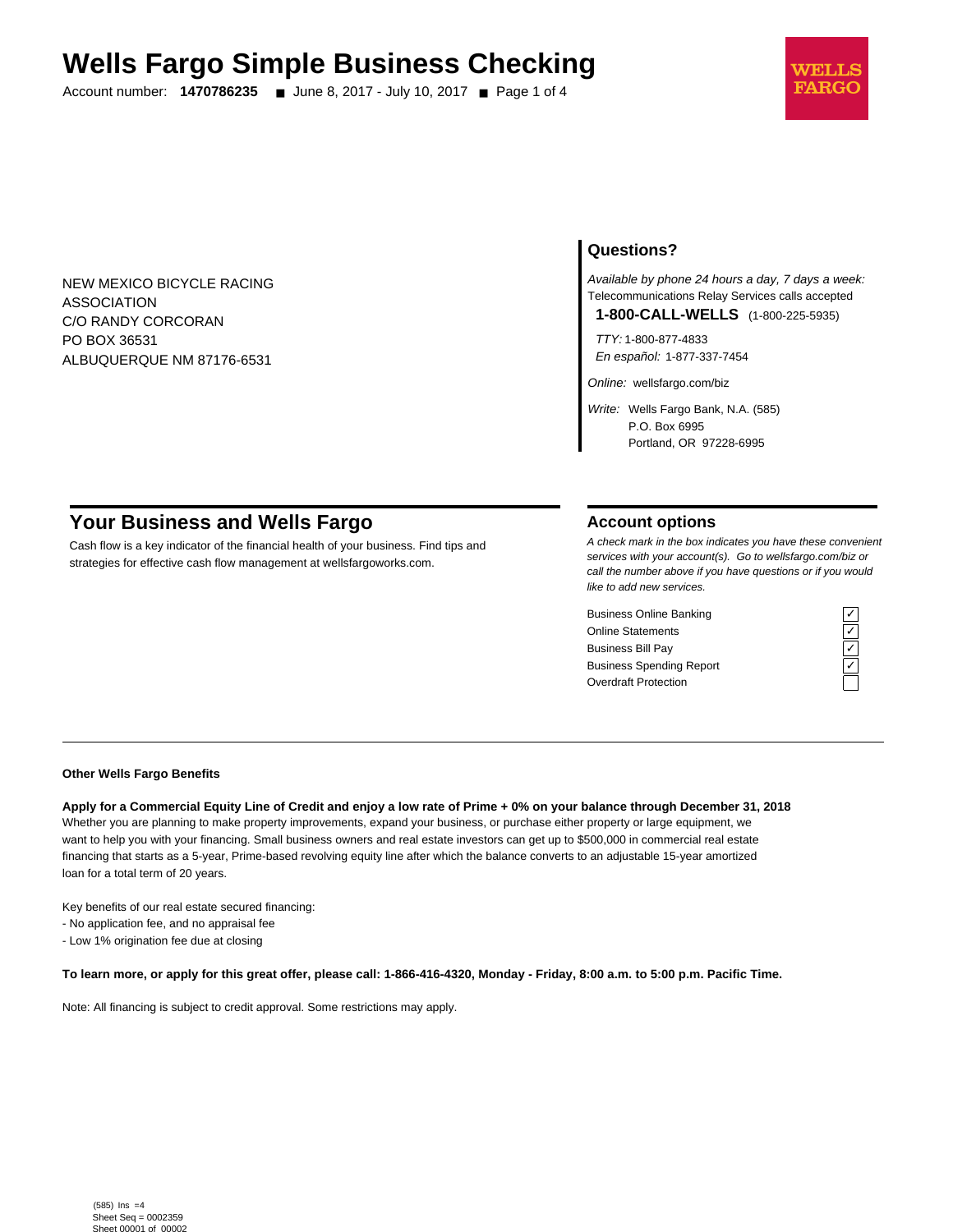

## **Activity summary**

l

| \$7,780.97 |
|------------|
| 0.00       |
| $-874.82$  |
| \$6,906.15 |
| \$7.260.69 |
|            |

## Account number: **1470786235 NEW MEXICO BICYCLE RACING ASSOCIATION C/O RANDY CORCORAN** New Mexico account terms and conditions apply For Direct Deposit use Routing Number (RTN): 107002192 For Wire Transfers use Routing Number (RTN): 121000248

## **Overdraft Protection**

This account is not currently covered by Overdraft Protection. If you would like more information regarding Overdraft Protection and eligibility requirements please call the number listed on your statement or visit your Wells Fargo store.

## **Transaction history**

|      | Ending balance on 7/10 |                                                             |           |              | 6,906.15     |
|------|------------------------|-------------------------------------------------------------|-----------|--------------|--------------|
| 6/27 | 1220                   | Check                                                       |           | 466.56       | 6,906.15     |
|      |                        | WA S387165111214120 Card 8963                               |           |              |              |
| 6/15 |                        | Purchase authorized on 06/13 Rainbowonlinesale 509-326-5470 |           | 405.04       | 7.372.71     |
| 6/8  |                        | <b>State Sales Tax</b>                                      |           | 0.22         | 7,777.75     |
| 6/8  |                        | Online Dep Detail & Images - Bob                            |           | 3.00         |              |
| Date | Number                 | Description                                                 | Credits   | Debits       | balance      |
|      | Check                  |                                                             | Deposits/ | Withdrawals/ | Ending daily |

The Ending Daily Balance does not reflect any pending withdrawals or holds on deposited funds that may have been outstanding on your account when your transactions posted. If you had insufficient available funds when a transaction posted, fees may have been assessed.

#### **Summary of checks written** (checks listed are also displayed in the preceding Transaction history)

| Number | Date | Amount |
|--------|------|--------|
| 1220   | 6/27 | 466.56 |

#### **Monthly service fee summary**

For a complete list of fees and detailed account information, please see the Wells Fargo Fee and Information Schedule and Account Agreement applicable to your account or talk to a banker. Go to wellsfargo.com/feefaq to find answers to common questions about the monthly service fee on your account.

| Fee period 06/08/2017 - 07/10/2017                 | Standard monthly service fee \$10.00 | You paid \$0.00              |
|----------------------------------------------------|--------------------------------------|------------------------------|
| How to avoid the monthly service fee               | Minimum required                     | This fee period              |
| Have any ONE of the following account requirements |                                      |                              |
| Average ledger balance                             | \$500.00                             | $$7.261.00$ $\triangleright$ |
| C.1/C.1                                            |                                      |                              |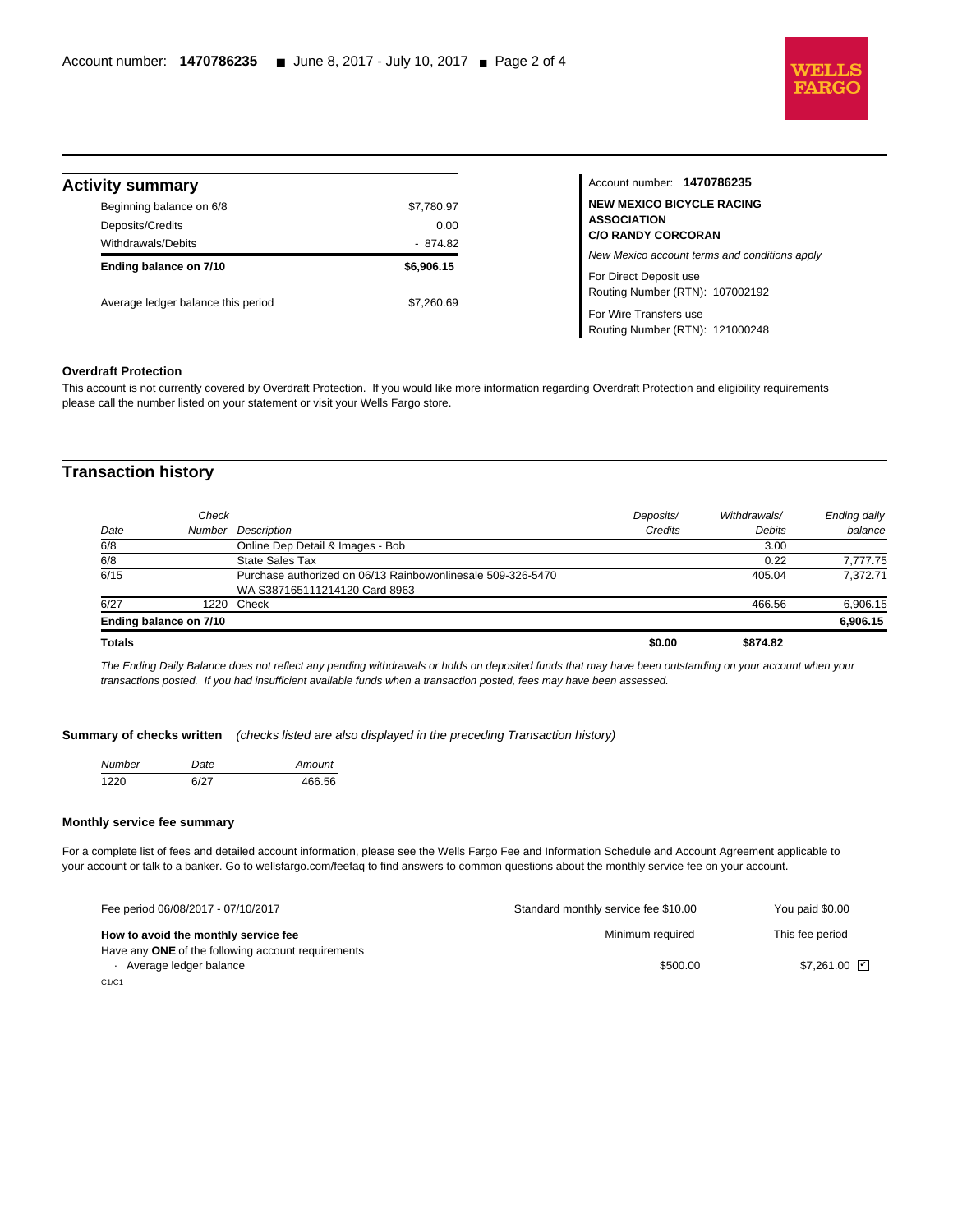

#### **Account transaction fees summary**

|                            |            | Units    | Excess | Service charge per | Total service |
|----------------------------|------------|----------|--------|--------------------|---------------|
| Service charge description | Units used | included | units  | excess units (\$)  | charge $(\$)$ |
| Cash Deposited (\$)        |            | 3.000    |        | 0.0030             | 0.00          |
| Transactions               |            | 50       |        | 0.50               | 0.00          |
| Total service charges      |            |          |        |                    | \$0.00        |

l



Periodically, it is necessary to update selected sections of the disclosures you received when you opened your account. These updates provide you with the most up to date account information and are very important; so please review this information carefully and feel free to contact us with any questions or concerns.

We updated the Business Account Agreement ("Agreement"). In the section titled "Available balance, posting order, and overdrafts," the following question about our standard overdraft coverage was added:

#### **What is Wells Fargo's standard overdraft coverage?**

Our standard overdraft coverage is when, at our discretion, we pay checks or automatic payments (such as ACH payments) into overdraft rather than returning them unpaid. You can request to remove our standard overdraft coverage from your account by speaking to a banker.

Important: If you remove our standard overdraft coverage from your account, the following will apply if you do not have enough money in your account or accounts linked for Overdraft Protection to cover a transaction:

- We will return your checks and automatic payments (such as ACH payments) and assess a non-sufficient funds/NSF returned item fee and you could be assessed additional fees by merchants.

- We will not authorize transactions such as ATM withdrawals or everyday debit card purchases into overdraft.

- We will not authorize certain transactions (such as cashed checks, recurring debit card transactions, or Bill Pay transactions) into overdraft. However, if these transactions are authorized when your account has enough money but are later presented for payment when your account does not have enough money, we will pay the transaction into overdraft and charge an overdraft fee.

All other aspects of the Agreement remain the same. If there is a conflict between the language above and the Agreement, this language will control.

If you remove our standard overdraft coverage and your account is enrolled in Debit Card Overdraft Service, Debit Card Overdraft Service will be removed and we will not authorize transactions such as ATM withdrawals or everyday debit card purchases into overdraft.

To learn more about tools that Wells Fargo offers to help you avoid overdraft and/or returned item fees, visit wellsfargo.com/biz/checking/quickstart/overdraft-protection, speak with a local banker or call the phone number on the top of your statement. Thank you for being a Wells Fargo customer. As a valued Wells Fargo customer we hope you find this information helpful.